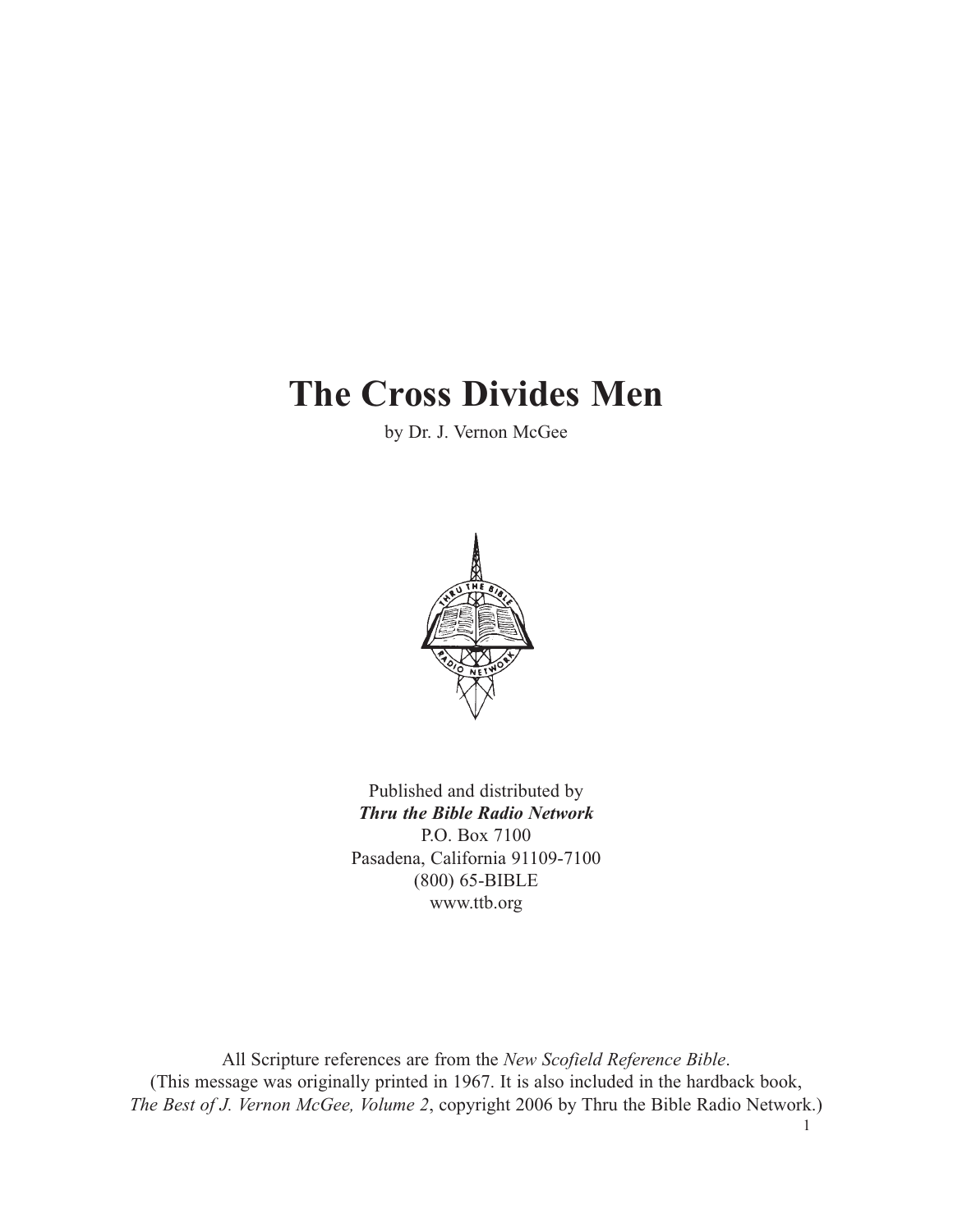*And it was the third hour; and they crucified him. And the superscription of his accusation was written over, THE KING OF THE JEWS. And with him they crucify two thieves, the one on his right hand, and the other on his left. And the scripture was fulfilled, which saith, And he was numbered with the transgressors. And they that passed by railed at him, wagging their heads, and saying, Ah, thou that destroyest the temple, and buildest it in three days, save thyself, and come down from the cross. So, also, the chief priests, mocking, said among themselves, with the scribes, He saved others; himself he cannot save. Let Christ, the King of Israel, descend now from the cross, that we may see and believe. And they that were crucified with him reviled him. And when the sixth hour was come, there was darkness over the whole land until the ninth hour. And at the ninth hour Jesus cried with a loud voice, saying, Eloi, Eloi, lama sabachthani? which is, being interpreted, My God, my God, why hast thou forsaken me?* (Mark 15:25-34)

*For the preaching of the cross is to them that perish foolishness; but unto us who are saved it is the power of God.* (1 Corinthians 1:18)

It is necessary to examine this verse for a moment so that we might arrive at an understanding of what Paul is really saying.

There are three words here that concern us. The first is "preaching" — "for the preaching of the cross." The Greek word Paul used here is *logos*, and it simply means "word." In one of our newer translations of the New Testament, *logos* is translated quite literally: "For the word of the cross is to them that perish foolishness." However, it doesn't tell us much when we only translate it literally. Paul actually had something else in mind.

Paul had a great deal to say in this epistle of 1 Corinthians about the gospel. He said to the Corinthian believers, "For I determined not to know any thing among you, except Jesus Christ, and him crucified" (1 Corinthians 2:2). Then, at the fifteenth chapter, he said, "I declare unto you the gospel which I preached unto you, which also ye have received, and in which ye stand; by which also ye are saved, if ye keep in memory what I preached unto you, unless ye have believed in vain" (1 Corinthians 15:1, 2). Then he gave the gospel facts: Christ died for our sins according to the Scriptures, was buried, and rose again the third day according to the Scriptures. According to Paul, that is the gospel. It is *all* the gospel, nothing else but the gospel, and anything else is *not* the gospel. Therefore, I would like to use the word I think Paul had in mind: "The *gospel* of the cross is to them that perish foolishness."

Now "foolishness" is another interesting word. Although "foolishness" is a good translation, Paul was saying more than that. It is the Greek word *moria*, from which we get our English word "moron" or "moronic." Actually, it means something that is good for nothing, something stupid. For the preaching of the cross — the gospel of the cross — is to them that perish good for nothing. It means nothing to them.

My wife and I sat in a motel coffee shop this morning, eating breakfast and noticing the people around us. To that crowd in the coffee shop, the cross probably is good for nothing. It doesn't fit into their program. If I would attempt to tell them about it, they would say, "That's stupid." This is exactly what Paul said: the gospel of the cross is to them that perish stupid, but unto us who are saved it is the power of God.

That word "power" is the Greek *dunamis*, from which we get our English word "dynamite."

 $\mathfrak{D}$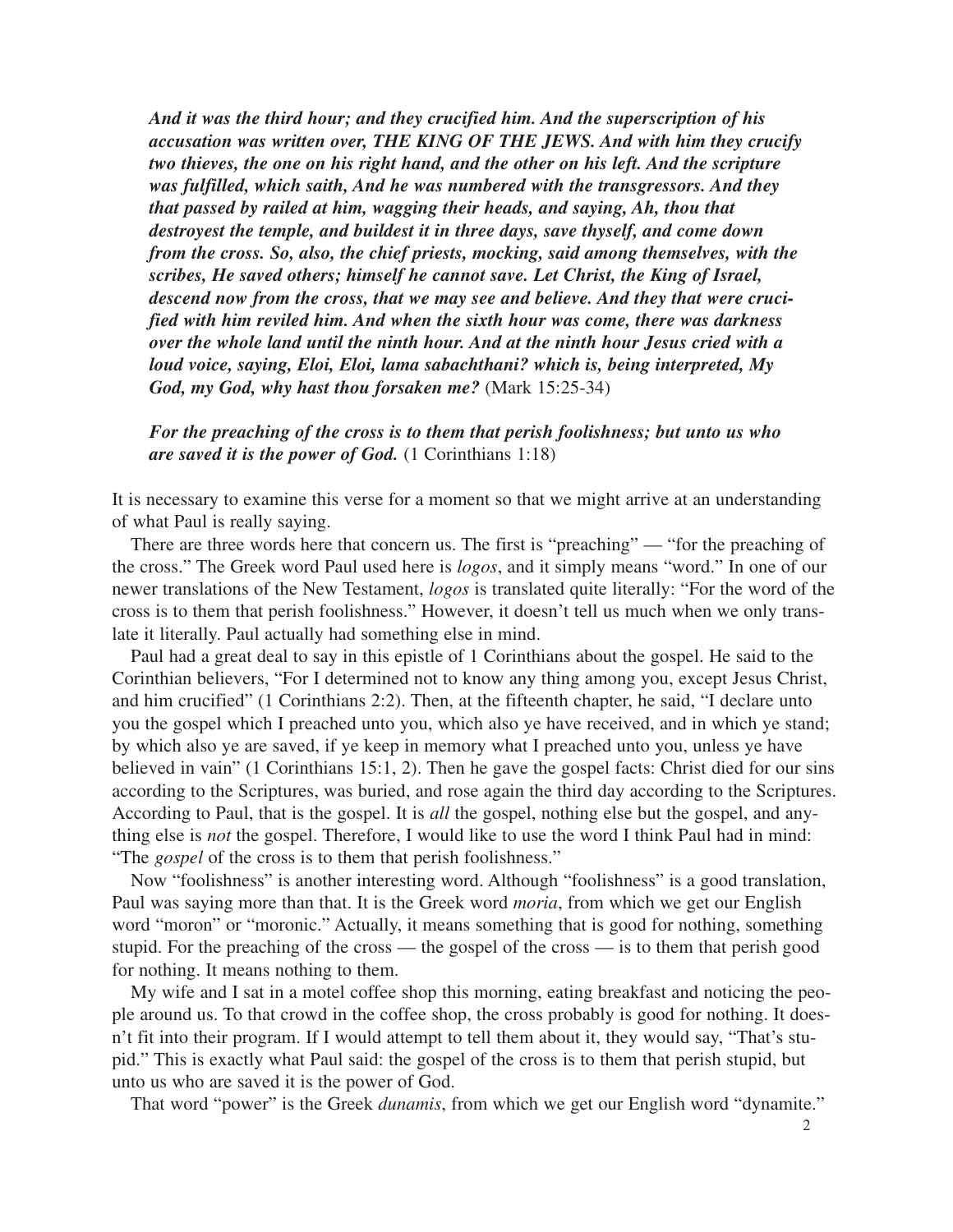The scientists made a big mistake years ago when they called the nitroglycerin explosive "dynamite." I don't know what they should have named it, but dynamite is from the Greek word indicating the nth of power. Right now, according to our present knowledge, the nth of power is atomic energy. Something else more powerful may be discovered in the future, but whatever the nth of power is, that is what the gospel is according to Paul.

Now there are two classes of people who come to the cross of Christ. To one class of folk, the cross of Christ is good for nothing — stupid. Another group of folk come to it and find in it the atomic power of God unto salvation.

If I were an artist, there is a picture that I would translate into color on canvas. It would be of a great barren field with not one spring of green in it. Down through the center of that field would be coming a plowshare, a big disc plow, in the shape of a cross, digging deep into the earth, and throwing soil on one side and on the other.

For more than nineteen hundred years now that cross has been coming down through this world, turning mankind, as the dust of the earth, on one side and on the other. Men have come to that cross, looked at it, and said, "It is foolishness to me; it has no meaning for my life," and they have gone in one direction to their place. Others have come to this cross and have found in it the power of God; it has saved them, and they have gone a different direction into eternity. Oh, I know, there are people who say, "I have my own opinion, my own viewpoint." That is fine, but your viewpoint of Jesus Christ and the cross will not change Him or that cross one whit — but it will change your eternal destiny. What you think of the cross tells who you are; it does not tell who He is or what the cross is. There have been too many men down through the centuries who have found in the cross the power of God for the evaluation of little man to make any impression on it whatsoever.

A young couple went to Europe on their honeymoon. While in Paris, France, they went to the Louvre. When they found that it was a museum of art, they hurried down one corridor after another to find the exit. As they went out, one turned to the other and said, "It is ridiculous to charge two francs to see all those old pictures!" Behind them an elderly gentleman tapped them on the shoulder and said, "I could not help overhearing what you said. I come here every day, I spend hours here. The Louvre has been here for several hundred years and when you come here, it is not on trial — *you* are on trial. What you think of it does not tell what the Louvre is; it does tell who you are."

Likewise, my friend, when you come to the cross of Christ, what you think of the cross won't affect it one whit. It has been the dynamite of God for over nineteen hundred years, but it will tell who *you* are, and it will tell your eternal destiny.

Now I want to bring to the cross certain people who were actually present at the crucifixion of Christ. In some way all of them participated in or witnessed the crucifixion of Christ, and we shall see how that cross separated them.

#### **The Cross Divided Two Romans**

First of all, I would like to bring two Romans who had a great deal to do with the crucifixion: Pilate and the Roman centurion who crucified Him. The cross divided these two men.

#### *Pilate*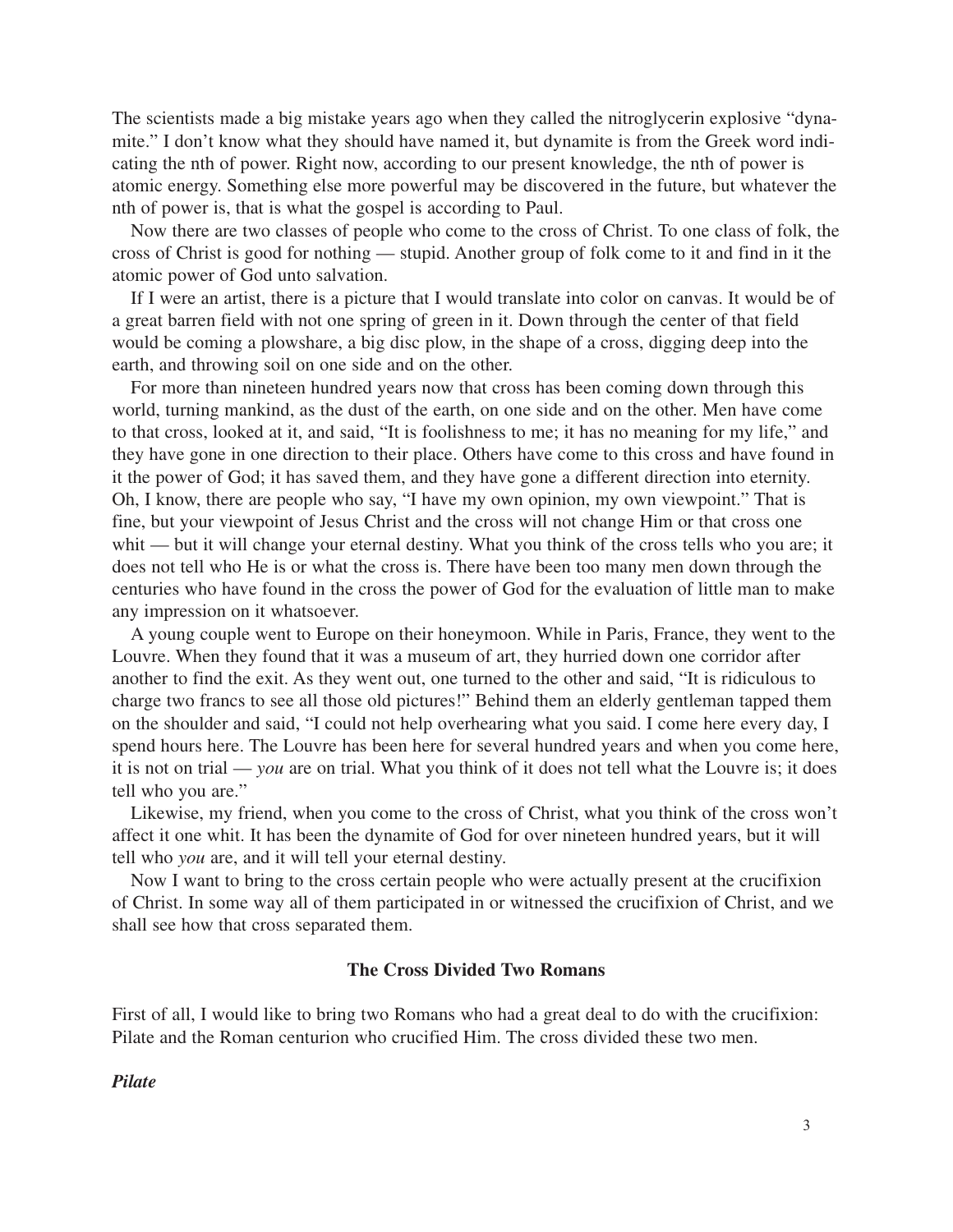Pilate was a puppet of Rome, a cheap politician. He did not want to make a decision concerning Jesus — he made that adequately clear — but he also did not want to offend the people. He was a typical politician, wanting to please everybody.

When they brought Jesus to him, at first he did not quite understand what they really wanted. He brought Jesus into the judgment hall and said (I'll put this in good old Americana), "If You will just cooperate with me, I can get You off. No problem." But he found out that the Lord Jesus was not going to cooperate. That made Pilate a little uneasy. So he went out to the people and said, "Look, this is just a religious matter, and I don't know much about your religion. You folk take it and settle it; don't turn it over to me!"

The chief priests said, "We're sorry, but we cannot settle it. We are not permitted to give the death penalty, and that is what we are demanding."

Pilate was startled and asked, "What has He done to merit death?"

"He has made Himself a king! We worship and honor Caesar — we don't honor *Him*. We think He is a traitor."

Pilate said to Jesus again, "Come on inside and let's talk this over." When they were again inside the hall of judgment, Pilate said, "Now look, all You have to do is just say You are not a king and that You do not want to overthrow Rome. Just cooperate with me, we'll go back out there, and I'll have You freed in a few moments." But he found that Jesus was not cooperating. So the third time he took Him inside, and again Pilate tried to get off the hook. It was not Jesus trying to escape; it was Pilate. My friend, after you read the account with the perspective of nearly two thousand years of history, you can see that Jesus was not on trial; Pilate was the one on trial. Pilate was attempting to free himself, Jesus was not.

For example, the enemy had said, "We will not take Jesus during the feast because of the people. He is popular with the crowds; so we'll wait until after the feast when the crowds are gone." But the Lord Jesus, when He met with His own men, told them, "I'll die during the feast."

When did He die? He died on the feast day! He had set the time of His death. My friend, He is a King all the way through. King Lear's claim concerning himself, "I am a king, every inch a king," certainly applied to the Lord Jesus. He was a King, every inch a King. He was in command even during His trial, and Pilate in desperation asked His accusers (imagine a *judge* asking this), "What shall I do then with Jesus, who is called Christ?" (Matthew 27:22).

He couldn't believe his ears when that crowd, that mob which had been coached and brainwashed, demanded, "Crucify Him! Crucify Him and release to us Barabbas" — the worst criminal he had in incarceration. You see, this man Pilate thought he had a way out when he offered them Barabbas. He did not know how base men could become — although he was very base himself. Pilate, thinking he could escape the guilt of it, called for a basin of water, and he washed his hands before them, saying, "I am innocent of the blood of this righteous person" (Matthew 27:24). It is ironic that the oldest creed of the church still says, "Crucified under Pontius Pilate." Pilate did not escape. He had to make a decision relative to Christ. His decision was that Christ's death was good for nothing. I am sure his thinking was, *He did not have to die; I could have gotten Him off. That was stupid!* And Pilate went into eternity his way.

There are two traditions concerning Pilate's life after this experience. One tradition is that he took his ill-gotten political gains and bought a villa up in northern Italy. One day he was entertaining guests from Palestine. After a sumptuous meal they were walking through his spacious gardens, and one of the guests asked him, "Do you remember the trial of Jesus of Nazareth?"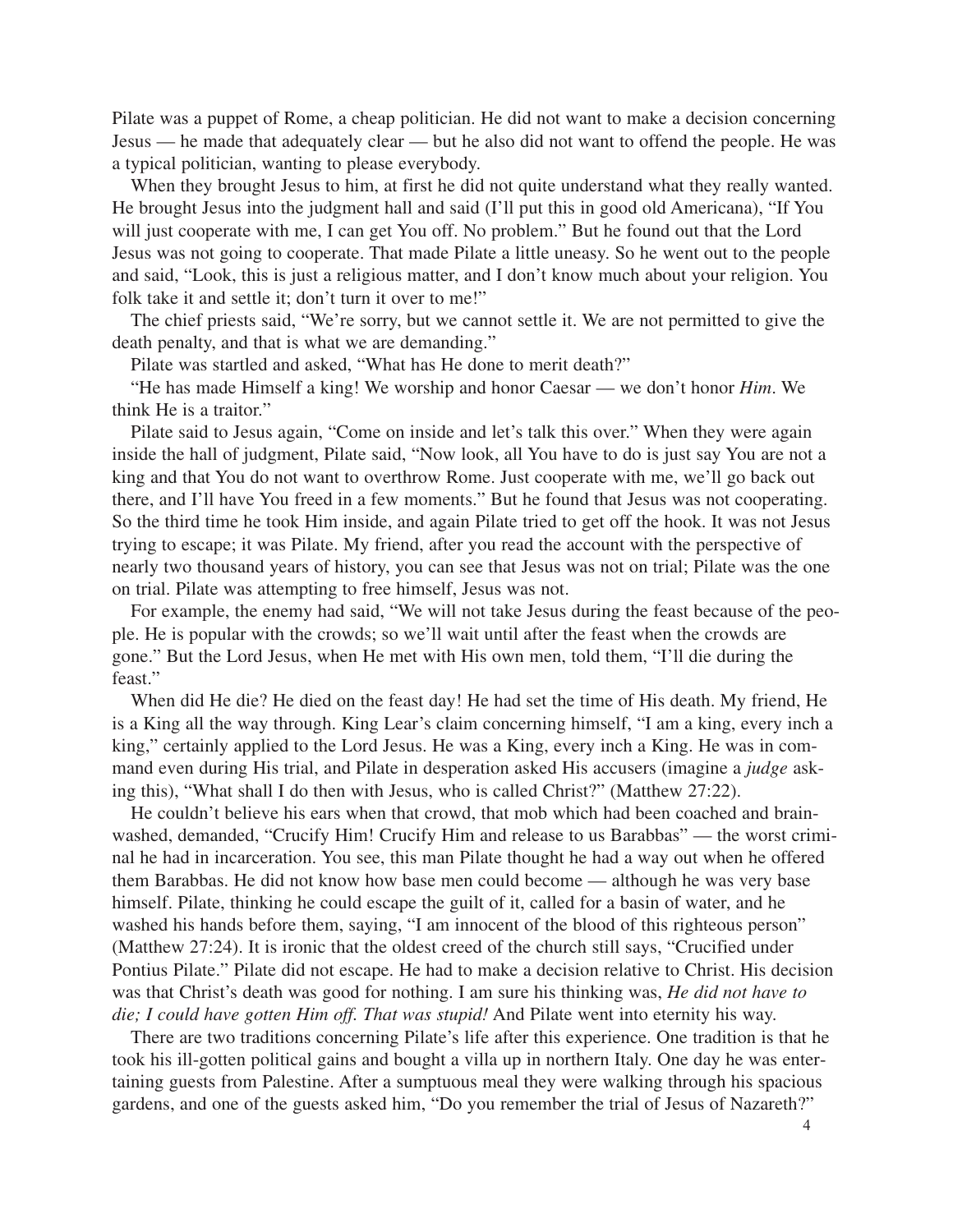Pilate stroked his chin and answered, "No, I don't seem to recall it."

The other tradition is that he began to travel. He had a bad conscience, and he couldn't get away from it. He ended up at the Pillar of Hercules which was a jumping-off place, not only for the Roman Empire, but they thought it was the jumping-off place of the earth. It *was* a jumpingoff place for Pilate, for he plunged to his death on the rocks.

Those are the two traditions that have come down to us. I do not know whether either of them is true, but I do know that Pilate never forgot the trial of Jesus of Nazareth, and that he went into eternity his way.

### *A Roman Centurion*

Now there was another man, a Roman official, who wore the same kind of livery as Pilate. His paychecks were signed by the same treasurer. He had the same philosophy of life; he had the same religion — he worshiped Apollo and the Caesar who was on the throne. On a certain day, there was delivered into his hand men to be crucified. The gospel records tell us about three who were crucified, but Sir William Ramsay, who made quite a study of this, says there were probably nearer to three hundred men crucified that day. You see, Rome was not in the retail business of crucifying; Rome was in the wholesale business of crucifying! Rome crucified thousands and thousands of men. But on this particular day when the centurion started out from home, I suppose his wife said to him, "Shall I fix you a good lunch today?" And he answered, "Yes, I've got a big day ahead of me — I'll be crucifying quite a few men today." He went out to his job that day and paid very little attention to the men he was executing until there came this One — Jesus.

Something very strange took place at the beginning. This centurion had been cursed in every language of the Roman Empire, and there were over one hundred languages. This man knew what it was to handle criminals at the time of death. On this day there was put into his hands this One, Jesus of Nazareth. When he read the charges against Him, he could not believe it. Then he heard Jesus say, "Father, forgive them; for they know not what they do" (Luke 23:34). That alerted him to this Man. So he began to watch.

Mark, in his record which I quoted at the beginning of this message, gave us the crucifixion by the clock. At nine o'clock Jesus was put on the cross. For three hours there was physical light, but it was spiritual darkness. The last three hours, from twelve noon to three o'clock in the afternoon, there was physical darkness, but it was spiritual light. In those first three hours, man did his *worst;* in the last three hours, God did His *best.* In the first three hours, it was man venting his hatred upon this One who was dying there. They did everything they could think of to ridicule Him as He was suffering. Then at twelve noon, God dropped down the mantle of night upon that cross as if to say to the world, "You can't see how horrible this really is."

Now, I know today there are ministers who try to show they are fundamental by depicting the cross in all of its gory, bloody detail, but you won't find any detail in the Word of God. God put the mantle of darkness down over that cross so that we couldn't see it. What you prove when you try to paint the cross in its bloody detail is that you are crude, not fundamental.

Therefore, during the last three hours — hear me carefully — that cross became an altar on which "the Lamb of God, who taketh away the sin of the world" was offered (John 1:29). It was in those three hours that the Lord said through the prophet Isaiah, "It pleased the LORD to bruise him; he hath put him to grief" (Isaiah 53:10). In those three hours was the fulfillment of what

5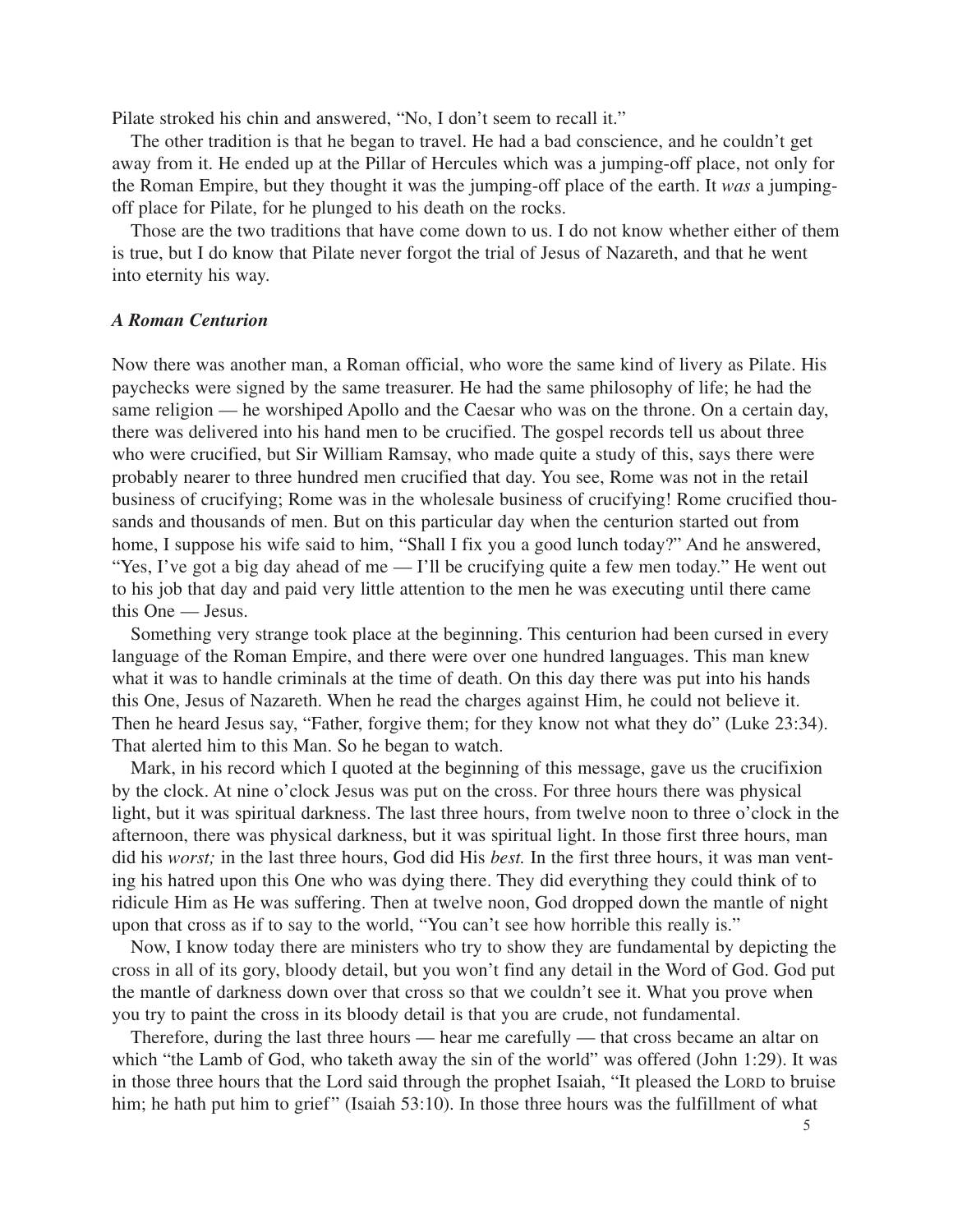John the Baptist had said: "Behold the Lamb of God, who taketh away the sin of the world." And during those three hours, He "who knew no sin [was made] to be sin for us" (2 Corinthians 5:21). He took your place; He took my place. He died in your stead and in my stead. That is the way God must treat sin and sinners. Although the Lord Jesus is the holy Son of God, in those three hours He bore the sin of the world. Then as light broke on that cross, I think the centurion looked at the most horrible sight he'd ever seen, because Isaiah said that our Savior was bruised more than any man (see Isaiah 52:14). He must have looked terrible, hanging there. This centurion stepped out from the crowd, took his place beneath the cross, and said, "Truly this man was the Son of God" (Mark 15:39).

Now I know today that there are theologians who say, "That is not an adequate confession. He couldn't join *my* church by saying only that." But let me remind you that the centurion was living up to the light he had up to that moment. He had come a long way. Now I'll agree that he had never read Hodge's theology — and I have always felt he was lucky to have missed that! Neither had he gone to some of our theological seminaries — and that, my friend, was a blessing! Neither had he read any of my books, which may have been a blessing also. Although he did not know a great deal, he knew enough to take his place beneath the cross of Christ. Do you know that all God has ever asked any sinner to do is to take his place beneath the cross of Christ? It's not how much you *know*, it's whom you *believe* — that's the thing that is important. And the centurion went into eternity a different way than how Pilate went.

#### **The Cross Divided Two Apostles**

The cross also divided two apostles who, six months before the Lord Jesus died, heard Him make the first announcement at Caesarea Philippi (according to the record) that He was going to Jerusalem to die*.* He outlined this in detail, saying, "I will be delivered into the hands of the Gentiles, I'll be crucified, and I will be raised from the dead on the third day" (see Matthew 20:17-19). I don't think they got the message — I don't think any of them did. On the way down from Caesarea Philippi to Jerusalem, five times (according to Matthew) He went over that ground again with them. The Son of Man was going to Jerusalem to *die*. As Dr. Luke put it, "He steadfastly set his face to go to Jerusalem" (Luke 9:51). As He moved down toward Jerusalem, these men were wondering; but whatever He was going to do, they were all with Him — all but one, Judas.

#### *Judas*

Let's see Judas and John in contrast, for the cross divided those two men. The reason I choose them is because they came closer to Christ than any other two. Judas kissed Him, and John reclined on His bosom. Although they both got close to Him, the cross divided them.

As they came down to Jerusalem, this man Judas bargained to betray Him! I must confess to you, and please don't let it get out, but I really don't understand Judas. I never have understood him. And I find that I don't understand evil today. Do you understand evil? Evil is complicated; goodness is simple. Let me illustrate this. Suppose I am holding behind me a stick that is straight as an arrow, and I ask you to draw a picture of it. You would draw it exactly as it is, because there's only one way of being straight. But suppose I have a crooked stick behind me, and you draw it the way you think it is. You couldn't possibly be accurate, because it can be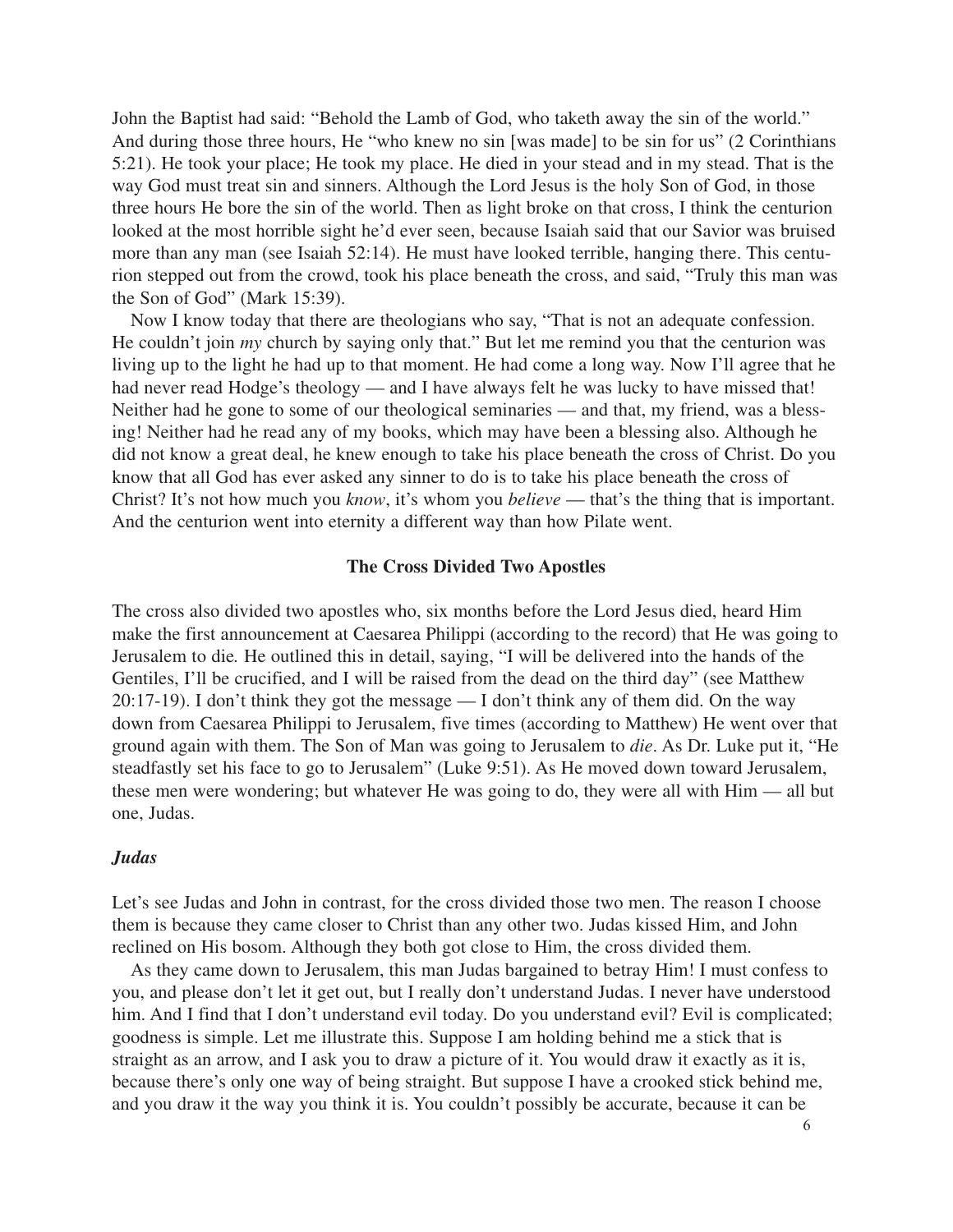crooked in a million different ways. I don't understand Judas — never quite figured him out. But I do know that the Lord Jesus gave him ample opportunity to turn to Him.

The theologians kick around the theory that Judas was predestined to betray Christ. I'll let them settle that, but I do know this: the Lord Jesus didn't turn against Judas even when he came that night with the crowd of armed men with the understanding that the One he kissed would be the One to arrest. When Judas kissed our Lord, Jesus said this strange thing to him, "Friend, why art thou come?" (Matthew 26:50). In effect, He was saying, "Judas, you have now fulfilled prophecy, but it's not too late for you. I can still call you *friend* because I'll be dying for you in just a few hours. I'll be taking the penalty of your sin." Judas had that opportunity to turn to Him in confession and repentance. When they were leading Jesus away through the temple to crucify Him, this man Judas came, threw the money down, and said, "I've betrayed innocent blood" (see Matthew 27:3, 4). But to whom was he confessing it? He confessed to the priests. Why didn't he fall down before *Jesus* and say, "Forgive me!" If he had, he would have been forgiven, but he did not. I don't understand him. Judas went into eternity his own way.

#### *John*

John stands in sharp contrast to Judas. We hear John called the apostle of love. He would get a great laugh out of that if he were here today. John was not the apostle of love. While it is true that he did write the wonderful epistles that bear his name, and he did write, "For God so loved the world…" (John 3:16), the Lord Jesus never called him an apostle of love. Jesus called him a son of *thunder* (see Mark 3:17)! Where did he get the name of an apostle of love? Well, I don't know, but some artist in the Middle Ages painted a picture of John with *curls!* (I would not want to face John after having done such a thing.) Ever since, he's been considered the ladylike apostle. Oh, my friend, John was a big rugged fisherman, — not quite an apostle of love. What kind of man was John? Listen to him:

*And John answered, and said, Master, we saw one casting out demons in thy name; and we forbade him, because he followeth not with us. And Jesus said unto him, Forbid him not; for he that is not against us is for us.* (Luke 9:49, 50)

Then later when the Samaritans did not receive Jesus into their village, the record tells us:

# *And when his disciples, James and John, saw this, they said, Lord, wilt thou that we command fire to come down from heaven, and consume them, even as Elijah did?* (Luke 9:54)

Imagine him saying, "I think we ought to bring fire down from heaven and get rid of them!" Does that sound like the apostle of *love*? Then again, he and his brother James came to the Lord Jesus, and he said something like this: "Now these other men You have are fine men, but James and I have talked it over and we want You to give us places of honor in Your kingdom, one on Your right hand and one on Your left" (see Mark 10:35-37). Does that sound like an apostle of love? But that was John.

However, that man stood yonder at the cross of Christ, and when Jesus was dying He turned over His mother to John's care. When John wrote his gospel, he could write: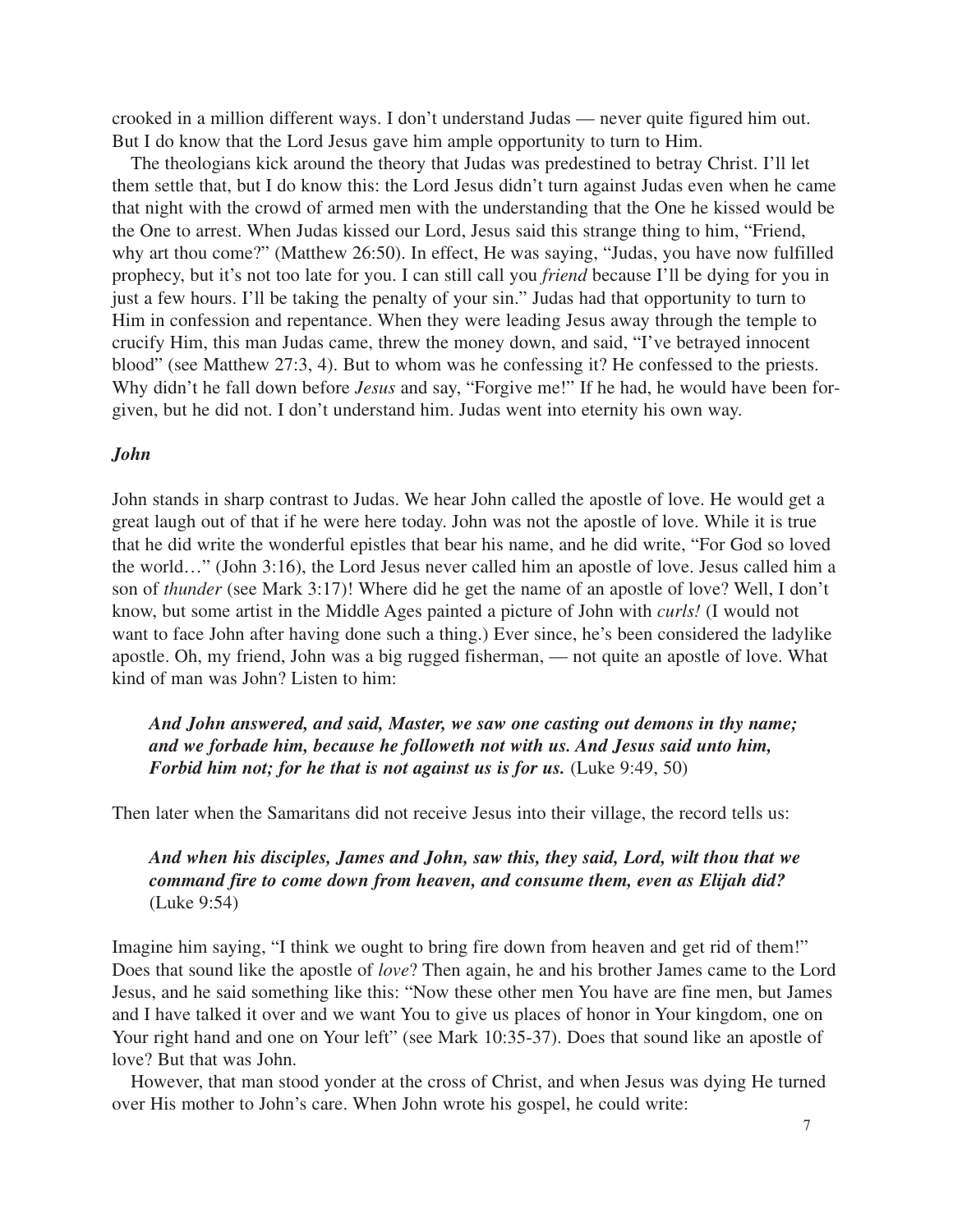*And many other signs truly did Jesus in the presence of his disciples, which are not written in this book; but these are written, that ye might believe that Jesus is the Christ, the Son of God; and that believing ye might have life through his name.* (John 20:30, 31)

John went into eternity by a different route than Judas. "For the preaching of the cross is to them that perish foolishness; but unto us who are saved it is the power of God" (1 Corinthians 1:18).

## **The Cross Divided Women**

Now I want to bring two women to that cross. Both of these women came very close to it.

#### *The Wife of Pilate*

First, I want to bring the wife of Pilate. We do not know much about her. We only know that she was aware of the trial of Jesus, and she knew how her husband was being involved. Not wanting him to be a part of it, she sent this word to him — and this is all we have:

*When he* [Pilate] *was seated on the judgment seat, his wife sent unto him, saying, Have thou nothing to do with that righteous man; for I have suffered many things this day in a dream because of him.* (Matthew 27:19)

She was superstitious. We know now that throughout the Graeco-Roman world were mystery religions in which women participated. In fact, they were the leaders in them (the United States is not the first, you see, to have religions headed up by women!). In the history of that era, we find that some of the religions were the most immoral that you can imagine. The initiations were unspeakable. In passing, let me mention just one thing that was done. In the initiation of the Eleusinian mysteries, the female initiates were brought in, and immediately after a large bull was stabbed, these female initiates set upon it, eating the flesh while the animal was yet alive, and continued to bite him until he was dead!

Rome at this time was seething with superstitions. The wife of Pilate revealed this influence. She said to him, "I dreamed about this man. Let's have nothing to do with Him." I think she gave Pilate the suggestion of washing his hands.

*When Pilate saw that he could prevail nothing, but that rather a tumult was made, he took water, and washed his hands before the multitude, saying, I am innocent of the blood of this righteous person. See ye to it.* (Matthew 27:24)

The wife of Pilate was only a step away from the cross, but it meant nothing to her personally, for she was in superstition and ignorance. She went into eternity her own way.

## *Mary of Bethany*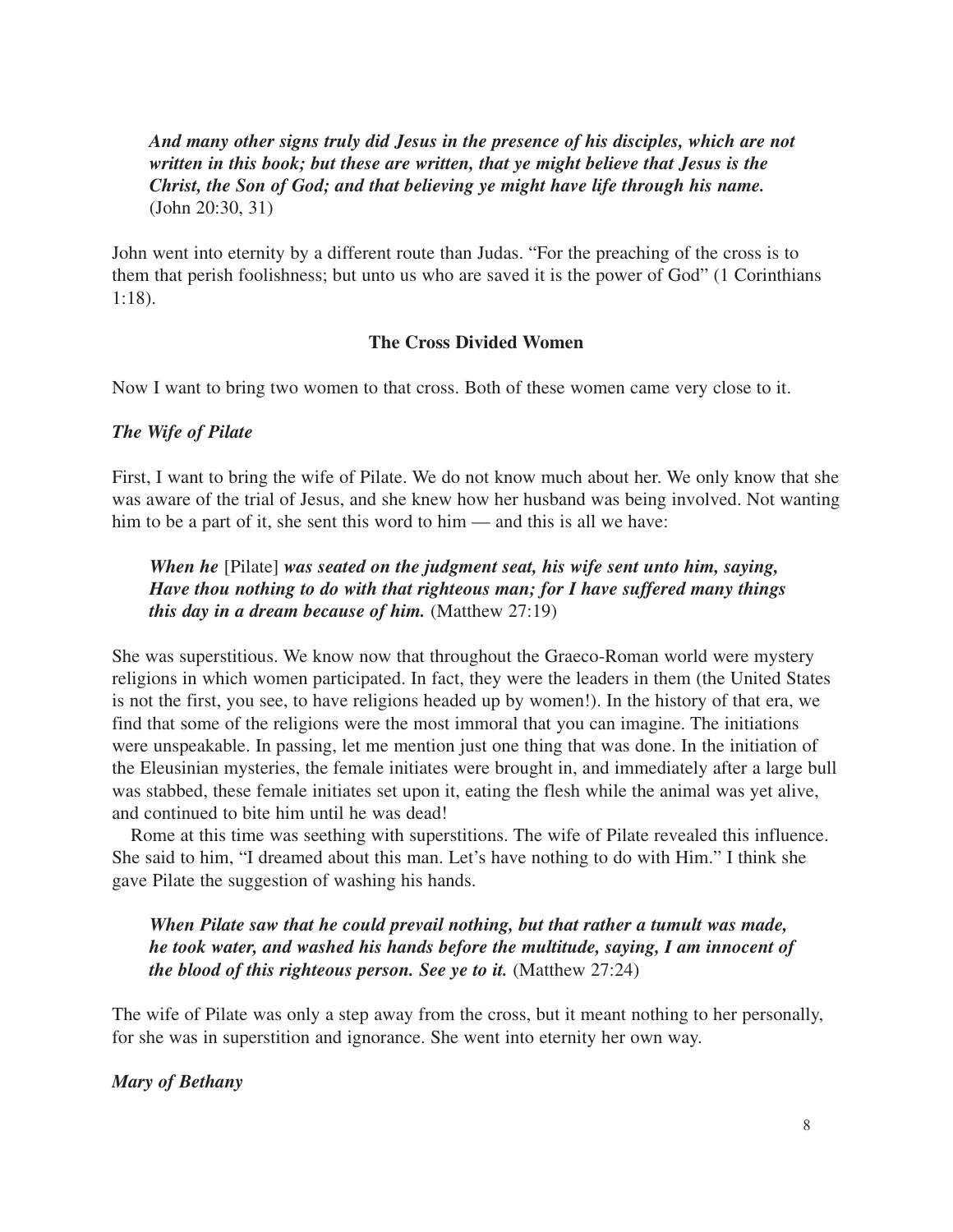Mary of Bethany was one of the loveliest people in the Scripture. Yonder at that supper at Bethany — which in one sense was Christ's last supper, a supper at which He met with His disciples and friends — Mary took her alabaster box of ointment, the most valuable thing that she had, broke it, and poured the spikenard on the head and feet of Jesus. The disciples, inspired by Judas, began to rebuke her. In fact, they said to the Lord Jesus, "Why was this waste of the ointment made?" (Mark 14:4). But our Lord reared a monument to her — not a monument of cold marble or brass, but a monument that is a sweet aroma. He said, "Wherever this gospel shall be preached throughout the whole world, this also that she hath done shall be spoken of, for a memorial of her" (Mark 14:9). Her story has gone around the world many times and has made the world a little sweeter. He knew that she had entered into His death. You can talk about the apostolic succession all you want to — I don't want to be in it. Those fellows had no understanding of His approaching suffering and death. But Mary brought the alabaster box, broke it, and poured the fragrance on Him as if to say, *I understand.* And He said, "For the day of my burial hath she kept this" (John 12:7). To her, the cross of Christ was not something from which to turn away. She found in it the power of God unto salvation.

#### **The Cross Divided Enemies**

Notice now its effect on the lives of two Pharisees who at first saw eye-to-eye, but who were divided by the cross so that one went into eternity one way and the other into eternity another way.

The Pharisees were a religio-political party. As a religious party, they were what we would classify as fundamental in the faith. They believed in the inspiration of the Old Testament, the existence of the supernatural, the existence of angels, and the Resurrection. Actually, in our day, they could be classified as "cold-blooded fundamentalists." Although they believed the Word of God, their lives did not evidence its influence. How easy it always has been to simply say, "Yes, I believe," without the Word actually affecting the heart!

When the Pharisees came into the presence of Christ, they were much impressed by Him and felt that He was the One they wanted. They sent Nicodemus to Him, thinking that somehow they would win Him over to their side. They soon found, however, that they couldn't win Him over, but that He was attempting to win them over to His side — and they did not like that. Gradually, the Pharisees became His enemies, and in the end they joined with the Herodians in the plot to nail Him to the cross.

#### *Pharisee Number One*

One of the Pharisees was, I am confident, an enemy of the Lord Jesus Christ all the way through. One Sabbath day, he invited the Lord Jesus home to dinner. You would think that if this man invited Jesus to dinner, he couldn't be His enemy. Yes, he could! His invitation was not a gesture of friendliness. He invited our Lord to dinner in order that his crowd might find something with which they could charge Him. The fact of the matter is they planted a crippled man at the very door.

*And it came to pass, as he went into the house of one of the chief Pharisees to eat on the sabbath day, that they watched him. And, behold, there was a certain man*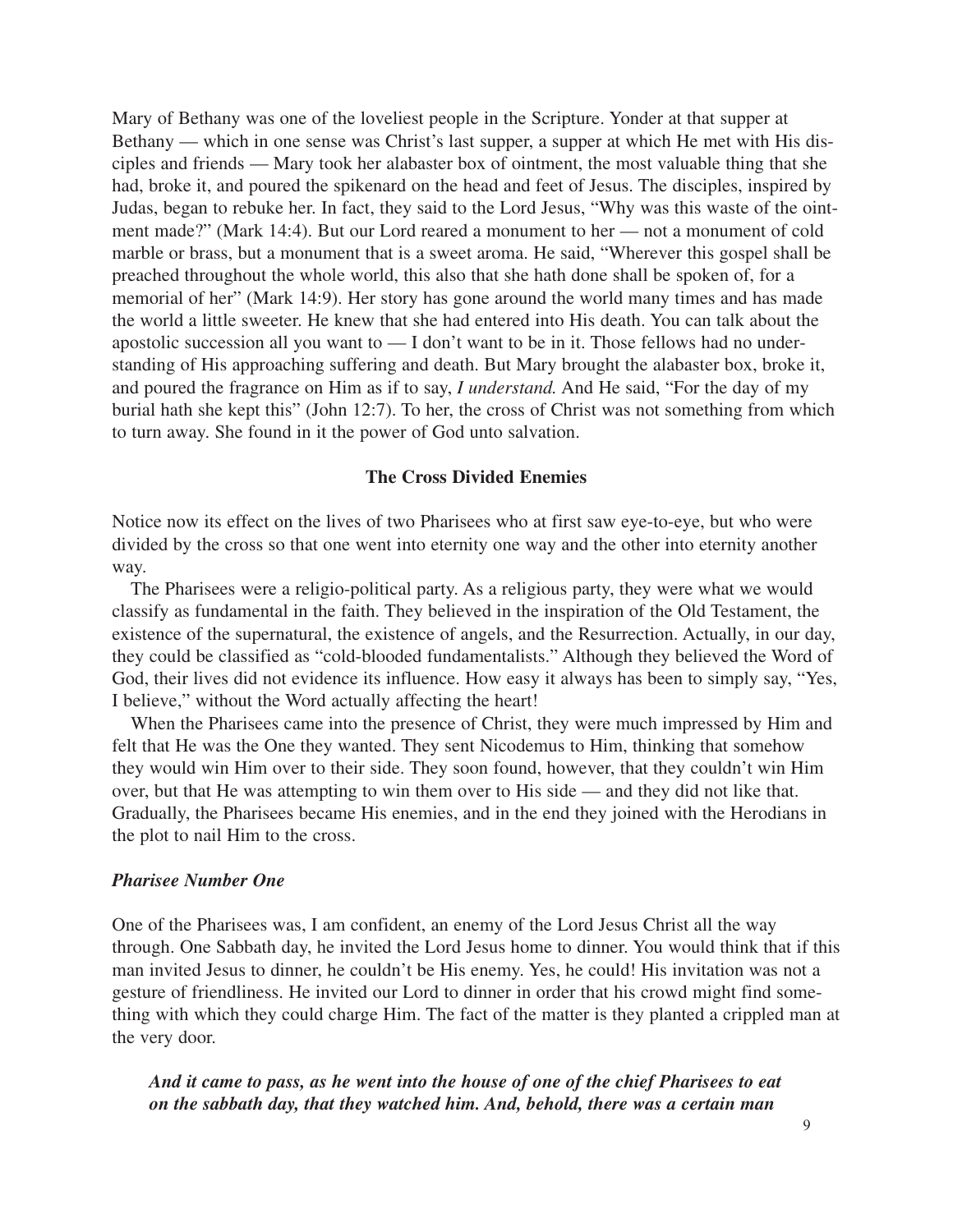### *before him who had the dropsy.* (Luke 14:1, 2)

They had put him there, knowing that our Lord would heal him (and He did), even though it was the Sabbath day. (His enemies inadvertently paid Him the finest compliment.) They were ganging up on Him, and His host was the chief, leading the opposition against Him. In no sense was his invitation to dinner an expression of friendship. You know, when folk invite you to dinner, it means they are your friends. That is one place where you never are to be betrayed. One of the worst breaches of etiquette, in fact, one of the lowest things a person can do, is to betray one whom he has invited into his home for dinner.

But this Pharisee, a scheming rascal, soon found that he had a guest who could take care of Himself. In fact, when dinner was announced, our Lord watched as the guests took their places at the table. There were no placecards in those days, so they all tried to get the chief place. When He came in and sat down — probably in the lowest place — He said something like this: "When you are invited to dinner, don't try to get the highest place; go to the lowest place. Then in case your host feels that you ought to be moved up, you will be honored when he comes to you and taps you on the shoulder and moves you to a place of honor. But it is rather embarrassing to have managed to elbow your way into a good spot and then have the host say, 'Wait a minute, you have Mr. So-and-So's place. I want you to come around here and take the last place at the table.' (See Luke 14:7-11.) So he corrected their manners.

Christ had gone to the home of an enemy, a ruler of the Pharisees. This man joined with those who crucified Him. When he looked at the cross and the crowd beneath it, this Pharisee said, "It is foolishness — I see nothing in that cross." And so he went into eternity his own way.

#### *Pharisee Number Two*

Now I want to introduce to you another Pharisee who eventually came to the Lord Jesus. He probably was the greatest enemy the Lord Jesus Christ ever had. I do not believe that anyone has ever hated Christ as Saul of Tarsus hated Him. I do not believe that Justin the Apostate hated Him as intensely as did Saul of Tarsus. He was a Pharisee of the Pharisees, the best prospect that they had. He was a young man; he had been trained in the best school, the school of Gamaliel. He was brilliant, probably one of the most brilliant men the world has ever produced — so much so that Festus the governor said, "Much learning doth make thee mad." He was an educated man, and he hated Jesus.

Although the Scripture is silent on this point, I think that he was present at the crucifixion of Jesus. We know how much Saul hated Him. We know that after the death and resurrection of Christ, and after the Day of Pentecost when the church began and persecution broke upon it, the man who led the persecution was Saul of Tarsus. All the other Pharisees, when the Christians had been driven out of Jerusalem, seemed satisfied and did not care about pursuing them any further. But Saul of Tarsus went to the chief priest and asked that he be given letters to the synagogues in Damascus, for he had heard that numbers of the Christians had gone that way and he did not intend to rest until he was assured that everyone who named the name of Jesus was either imprisoned or put to death. He hated them because he hated Christ. Imagine this brilliant young Pharisee, hating Jesus as he did and as energetic as he was, staying home on the day of the crucifixion, saying, "Well, I have some studying that I have to do" or "I have something else that will occupy my mind for this day." No, I think he joined that group of Pharisees that sat

10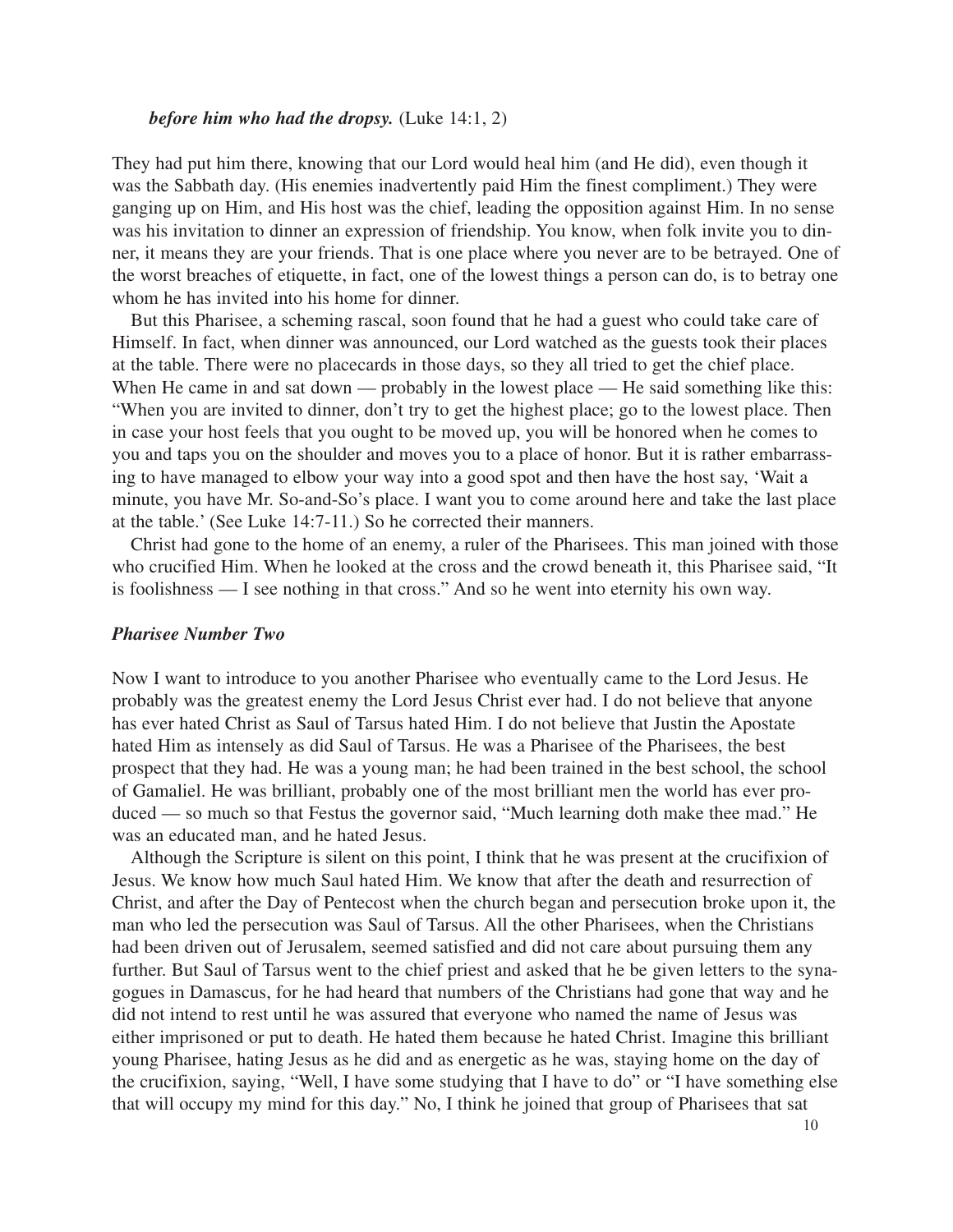down, shot out the lip, and mocked Him as He hung on the cross.

Later, on the way to Damascus with papers, breathing out threats, hating the Christians and hating Christ, the Lord Jesus waylaid him, knocked him down into the dust. This man, Saul of Tarsus, found out that Jesus of Nazareth was alive and that He was his Savior and the fulfillment of Old Testament prophecies. And he yielded his heart and life to Jesus Christ (see Acts 9:1-16). Years later he wrote, "He loved me and gave Himself for me" (see Galatians 2:20). I believe he was remembering that day he stood ridiculing beneath the cross and heard Jesus say, "Father, forgive them; for they know not what they do" (Luke 23:34). He had thought he knew what he was doing. At that time, the cross was foolishness to him, but years later he declared, "It is the power of God unto salvation." It transformed his life.

Two Pharisees came to the cross. One of them said, "It's foolishness," and he went into eternity his way. Another Pharisee came to the cross, and for him it had no meaning — but wait a minute, then he met the One who died on that cross, and was able to say, "He loved me and gave Himself for me…for the preaching of the cross is to them that perish foolishness; but unto us who are saved it is the power of God" (see Galatians 2:20 and 1 Corinthians 1:18).

#### **The Cross Divided Even Thieves**

Now I want to bring just one other couple to the cross. These two men were there, hanging on crosses on either side of the Lord Jesus Christ. The cross divided the two thieves — and I do mean in the sense that one was on the left and one was on the right. But the cross also divided the two thieves for eternity. I have a question to ask you as you look at those men: What was the difference between those two thieves? Both of them had been tried before a Roman court, both were convicted for the same kind of crime, both merited capital punishment, and they both agreed that it was a right sentence. What was the difference in the two thieves? Years ago I asked that question in a summer Bible school and this towheaded, bright little fellow answered, "One of them was a good thief and one was a bad thief." I am of the opinion that a great many people today think that was the difference — one was a bad thief and one was a good thief. Thieves come in only one classification — *bad.* There is no such thing as a good thief. Both of these men were bad, and both at the beginning ridiculed Christ.

I have another question to ask you: To what church did the two thieves belong? What ceremony did they go through? Don't misunderstand me, I was a pastor for forty years and I believe in the local church, and I believe in baptism, but what about those two thieves? They were divided. What divided them?

I have often wondered what the liberal would have said to them. There was a liberal preacher with whom I used to play handball. Although we were friends, we were on opposite sides of the fence as far as theology was concerned. I asked him one day, "What would you tell that thief on the cross to do in order to get to heaven?"

He said, "I don't know."

"Well, you had better hurry and tell him something, because he is dying."

"I don't know, I guess he would be the exception."

I said, "Don't you think he might be the *rule* that is being set for time and eternity? Are you going to tell him to perform some good works with his hands? If you said that to him, you'd mock him. He would say, 'Look, my hands are nailed to the cross, and they'll not be taken down except in death.' Tell me something else, would you tell him to run on errands of mercy?